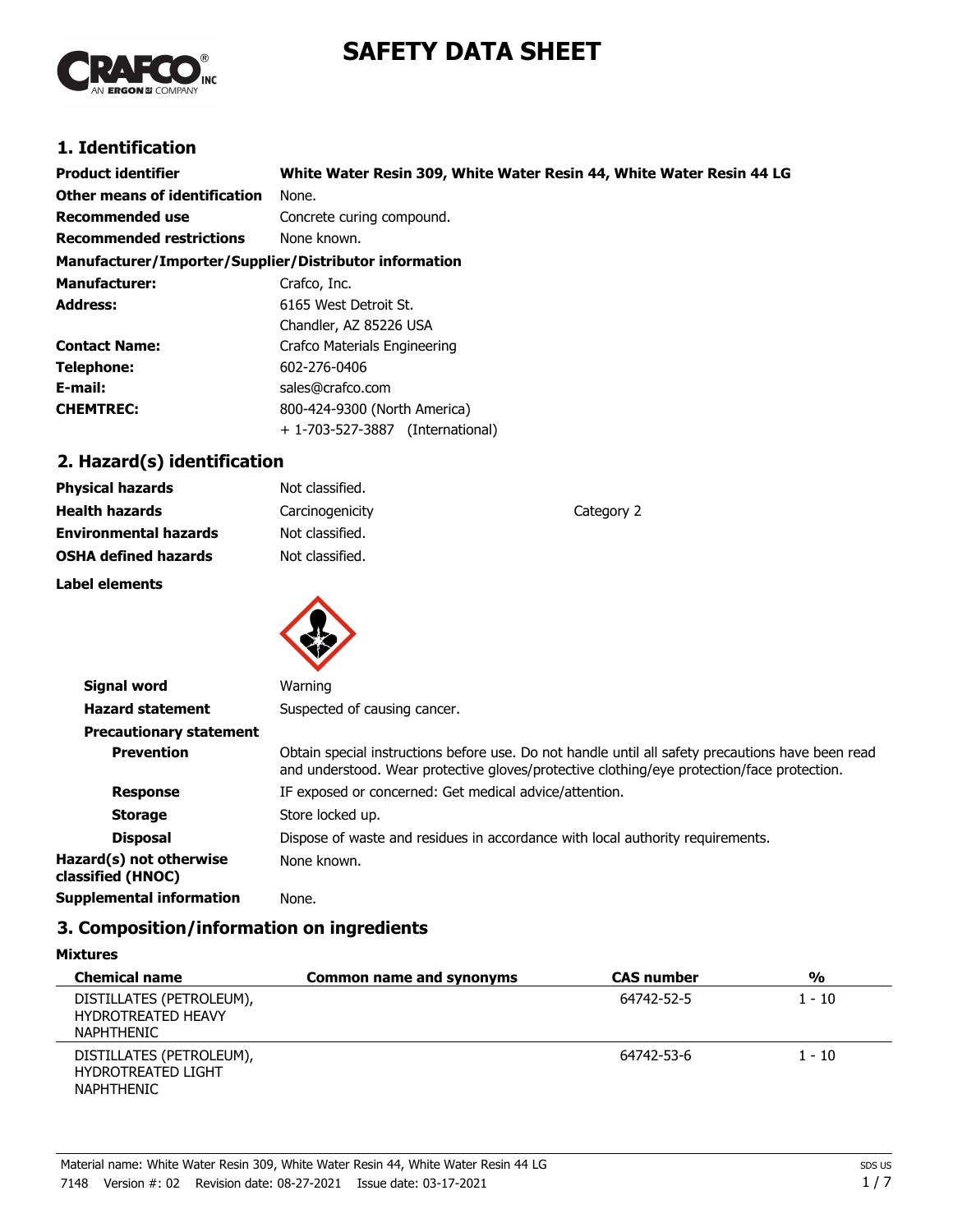| <b>Chemical name</b>                        | Common name and synonyms | <b>CAS</b> number | %      |
|---------------------------------------------|--------------------------|-------------------|--------|
| SOLVENT NAPHTHA (PETROLEUM),<br>LIGHT AROM. |                          | 64742-95-6        | 1 - 10 |
| Other components below reportable levels    |                          |                   | 84.648 |

\*Designates that a specific chemical identity and/or percentage of composition has been withheld as a trade secret.

| 4. First-aid measures                                                        |                                                                                                                                                                                                                                                                                                                                                                                            |
|------------------------------------------------------------------------------|--------------------------------------------------------------------------------------------------------------------------------------------------------------------------------------------------------------------------------------------------------------------------------------------------------------------------------------------------------------------------------------------|
| <b>Inhalation</b>                                                            | If breathing is difficult, remove to fresh air and keep at rest in a position comfortable for breathing.<br>Call a physician if symptoms develop or persist.                                                                                                                                                                                                                               |
| <b>Skin contact</b>                                                          | Wash off with soap and water. Get medical attention if irritation develops and persists.                                                                                                                                                                                                                                                                                                   |
| Eye contact                                                                  | Immediately flush eyes with plenty of water for at least 15 minutes. Remove contact lenses, if<br>present and easy to do. Continue rinsing. Get medical attention if irritation develops and persists.                                                                                                                                                                                     |
| <b>Ingestion</b>                                                             | Rinse mouth thoroughly. Do not induce vomiting without advice from poison control center. If<br>vomiting occurs, keep head low so that stomach content doesn't get into the lungs. Do not use<br>mouth-to-mouth method if victim ingested the substance. Never give anything by mouth to a victim<br>who is unconscious or is having convulsions. Get medical attention if symptoms occur. |
| <b>Most important</b><br>symptoms/effects, acute and<br>delayed              | Direct contact with eyes may cause temporary irritation.                                                                                                                                                                                                                                                                                                                                   |
| Indication of immediate<br>medical attention and special<br>treatment needed | Treat symptomatically.                                                                                                                                                                                                                                                                                                                                                                     |
| <b>General information</b>                                                   | Ensure that medical personnel are aware of the material(s) involved, and take precautions to<br>protect themselves. Get medical attention if symptoms occur.                                                                                                                                                                                                                               |
|                                                                              |                                                                                                                                                                                                                                                                                                                                                                                            |

## **5. Fire-fighting measures**

| Suitable extinguishing media                                        | Water fog. Foam. Dry chemical powder. Carbon dioxide (CO2).                                                                                                         |
|---------------------------------------------------------------------|---------------------------------------------------------------------------------------------------------------------------------------------------------------------|
| Unsuitable extinguishing<br>media                                   | Do not use water jet as an extinguisher, as this will spread the fire.                                                                                              |
| Specific hazards arising from<br>the chemical                       | During fire, gases hazardous to health may be formed.                                                                                                               |
| Special protective equipment<br>and precautions for<br>firefighters | Firefighters must use standard protective equipment including flame retardant coat, helmet with<br>face shield, gloves, rubber boots, and in enclosed spaces, SCBA. |
| <b>Fire fighting</b><br>equipment/instructions                      | Move containers from fire area if you can do so without risk. In the event of fire, cool tanks with<br>water spray.                                                 |
| <b>Specific methods</b>                                             | Use standard firefighting procedures and consider the hazards of other involved materials.                                                                          |
| <b>General fire hazards</b>                                         | No unusual fire or explosion hazards noted.                                                                                                                         |

### **6. Accidental release measures**

**incompatibilities**

| <b>Personal precautions,</b><br>protective equipment and<br>emergency procedures | Ventilate closed spaces before entering them. Do not breathe mist or vapor. Keep unnecessary<br>personnel away. For personal protection, see section 8 of the SDS. Keep people away from and<br>upwind of spill/leak.                                                                                           |
|----------------------------------------------------------------------------------|-----------------------------------------------------------------------------------------------------------------------------------------------------------------------------------------------------------------------------------------------------------------------------------------------------------------|
| <b>Methods and materials for</b><br>containment and cleaning up                  | Large Spills: Stop the flow of material, if this is without risk. Dike the spilled material, where this is<br>possible. Remove with vacuum trucks or pump to storage/salvage vessels. Absorb in vermiculite,<br>dry sand or earth and place into containers. Following product recovery, flush area with water. |
|                                                                                  | Small Spills: Wipe up with absorbent material (e.g. cloth, fleece). Clean surface thoroughly to<br>remove residual contamination.                                                                                                                                                                               |
| <b>Environmental precautions</b>                                                 | Never return spills to original containers for re-use. For waste disposal, see section 13 of the SDS.<br>Avoid discharge into drains, water courses or onto the ground.                                                                                                                                         |
| 7. Handling and storage                                                          |                                                                                                                                                                                                                                                                                                                 |
| <b>Precautions for safe handling</b>                                             | Avoid prolonged exposure. Observe good industrial hygiene practices. Wear appropriate personal<br>protective equipment. Provide adequate ventilation. Wash thoroughly after handling. Avoid release<br>to the environment.                                                                                      |
| <b>Conditions for safe storage,</b><br>including any                             | Store in tightly closed container. Store away from incompatible materials (see Section 10 of the<br>SDS). Prevent electrostatic charge build-up by using common bonding and grounding techniques.                                                                                                               |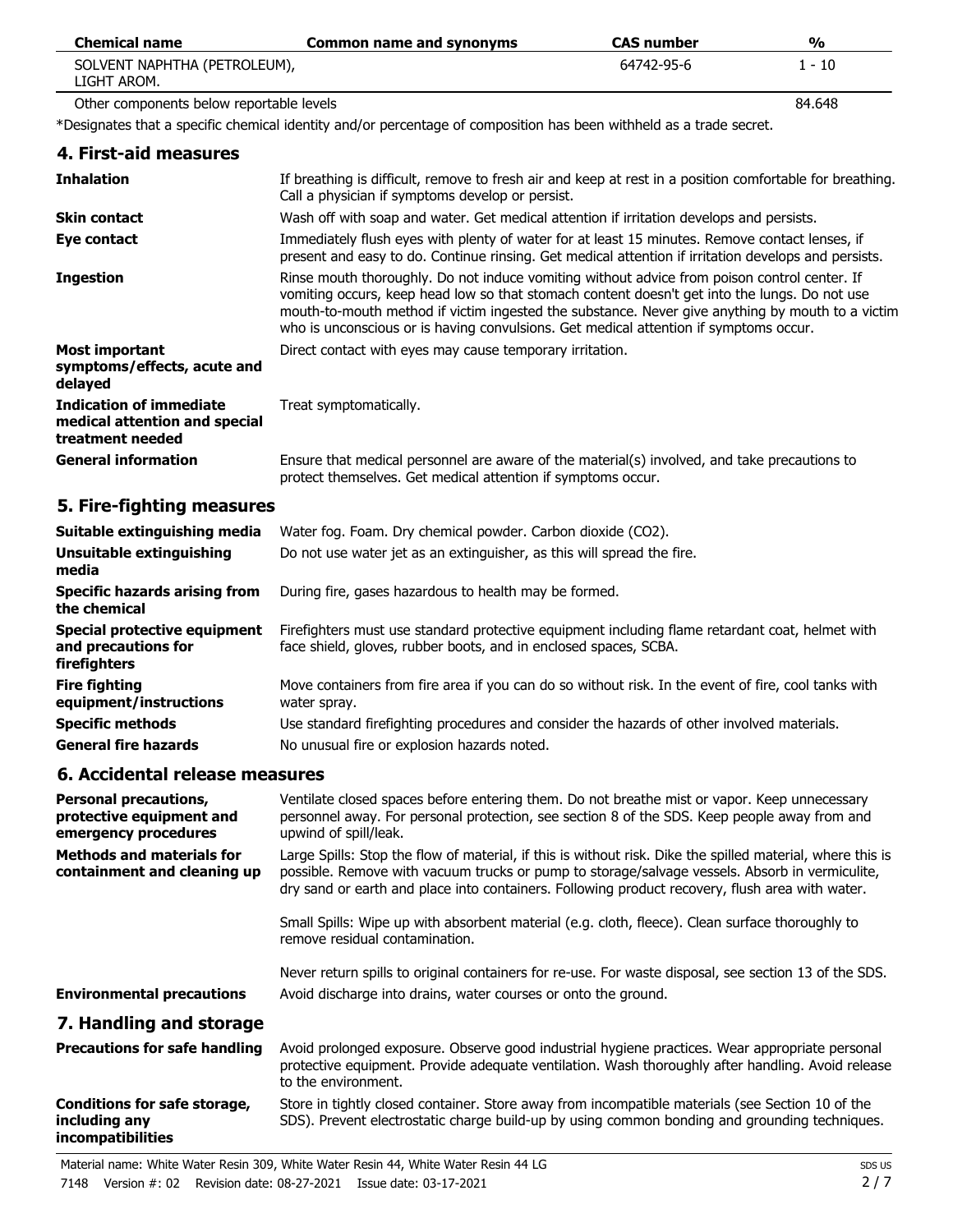## **8. Exposure controls/personal protection**

#### **Occupational exposure limits**

The following constituents are the only constituents of the product which have a PEL, TLV or other recommended exposure limit. At this time, the other constituents have no known exposure limits.

| <b>Components</b>                                                                                        | US. OSHA Table Z-1 Limits for Air Contaminants (29 CFR 1910.1000)<br><b>Type</b>                                                                                                                                            | <b>Value</b>     | Form                |
|----------------------------------------------------------------------------------------------------------|-----------------------------------------------------------------------------------------------------------------------------------------------------------------------------------------------------------------------------|------------------|---------------------|
| <b>DISTILLATES</b><br>(PETROLEUM),<br><b>HYDROTREATED HEAVY</b><br><b>NAPHTHENIC (CAS</b><br>64742-52-5) | <b>PEL</b>                                                                                                                                                                                                                  | $5 \text{ mg/m}$ | Mist.               |
| <b>DISTILLATES</b><br>(PETROLEUM),<br>HYDROTREATED LIGHT<br><b>NAPHTHENIC (CAS</b><br>64742-53-6)        | PEL                                                                                                                                                                                                                         | 5 mg/m $3$       | Mist.               |
| <b>US. ACGIH Threshold Limit Values</b>                                                                  |                                                                                                                                                                                                                             |                  |                     |
| <b>Components</b>                                                                                        | <b>Type</b>                                                                                                                                                                                                                 | <b>Value</b>     | <b>Form</b>         |
| <b>DISTILLATES</b><br>(PETROLEUM),<br><b>HYDROTREATED HEAVY</b><br>NAPHTHENIC (CAS<br>64742-52-5)        | <b>TWA</b>                                                                                                                                                                                                                  | 5 mg/m $3$       | Inhalable fraction. |
| US. NIOSH: Pocket Guide to Chemical Hazards<br><b>Components</b>                                         | <b>Type</b>                                                                                                                                                                                                                 | <b>Value</b>     | <b>Form</b>         |
| <b>DISTILLATES</b><br>(PETROLEUM),<br>HYDROTREATED HEAVY<br><b>NAPHTHENIC (CAS</b><br>64742-52-5)        | Ceiling                                                                                                                                                                                                                     | 1800 mg/m3       |                     |
|                                                                                                          | <b>STEL</b>                                                                                                                                                                                                                 | 10 mg/m $3$      | Mist.               |
|                                                                                                          | <b>TWA</b>                                                                                                                                                                                                                  | 350 mg/m3        |                     |
| <b>DISTILLATES</b><br>(PETROLEUM),<br>HYDROTREATED LIGHT<br><b>NAPHTHENIC (CAS</b><br>64742-53-6)        | Ceiling                                                                                                                                                                                                                     | 1800 mg/m3       |                     |
|                                                                                                          | <b>STEL</b>                                                                                                                                                                                                                 | $10$ mg/m $3$    | Mist.               |
| <b>Biological limit values</b>                                                                           | No biological exposure limits noted for the ingredient(s).                                                                                                                                                                  |                  |                     |
| <b>Appropriate engineering</b><br>controls                                                               | Provide adequate ventilation, including appropriate local extraction, to ensure that the defined<br>occupational exposure limit is not exceeded.                                                                            |                  |                     |
| <b>Eye/face protection</b>                                                                               | Individual protection measures, such as personal protective equipment<br>Wear safety glasses with side shields (or goggles).                                                                                                |                  |                     |
| <b>Skin protection</b><br><b>Hand protection</b>                                                         | Wear appropriate chemical resistant gloves.                                                                                                                                                                                 |                  |                     |
| <b>Other</b>                                                                                             | Wear appropriate chemical resistant clothing. Wear eye/face protection.                                                                                                                                                     |                  |                     |
| <b>Respiratory protection</b>                                                                            | In case of insufficient ventilation, wear suitable respiratory equipment.                                                                                                                                                   |                  |                     |
| <b>Thermal hazards</b>                                                                                   | Wear appropriate thermal protective clothing, when necessary.                                                                                                                                                               |                  |                     |
| <b>General hygiene</b><br>considerations                                                                 | Always observe good personal hygiene measures, such as washing after handling the material and<br>before eating, drinking, and/or smoking. Routinely wash work clothing and protective equipment to<br>remove contaminants. |                  |                     |
| 9. Physical and chemical properties                                                                      |                                                                                                                                                                                                                             |                  |                     |

## Appearance Non-Transparent Off-White Liquid **Physical state Liquid.**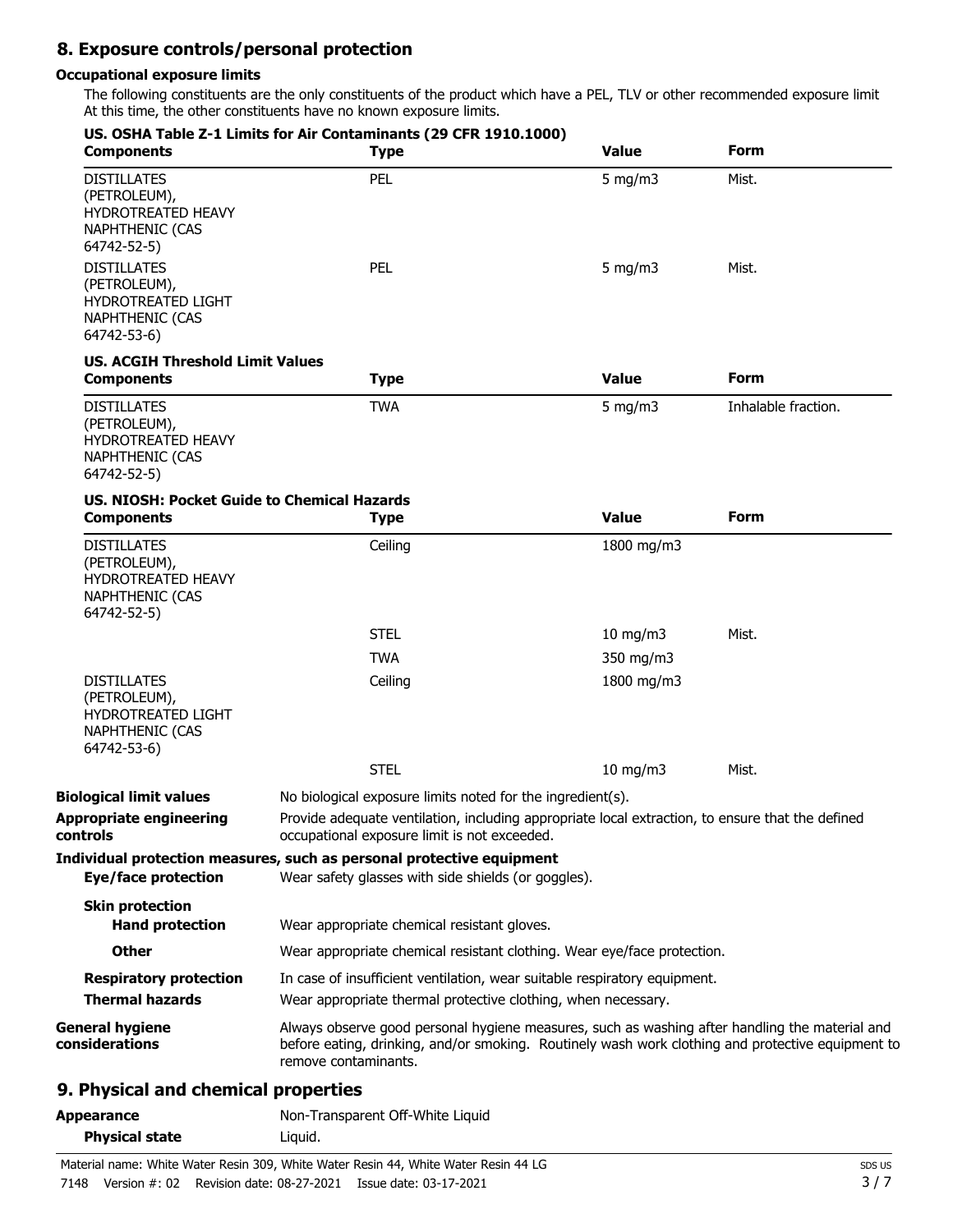| <b>Reactivity</b>                            | The product is stable and non-reactive under normal conditions of use, storage and transport                                                                   |
|----------------------------------------------|----------------------------------------------------------------------------------------------------------------------------------------------------------------|
| <b>Chemical stability</b>                    | Material is stable under normal conditions.                                                                                                                    |
| <b>Possibility of hazardous</b><br>reactions | Hazardous polymerization does not occur.                                                                                                                       |
| <b>Conditions to avoid</b>                   | Keep away from heat, hot surfaces, sparks, open flames and other ignition sources. Contact with<br>incompatible materials. Strong acids. Contact with alkalis. |
| <b>Incompatible materials</b>                | Strong oxidizing agents. Strong acids. Alkalis. Non-polar solvents.                                                                                            |
| <b>Hazardous decomposition</b><br>products   | No hazardous decomposition products are known.                                                                                                                 |

## **11. Toxicological information**

## **Information on likely routes of exposure**

| <b>Inhalation</b>   | Prolonged inhalation may be harmful.                     |
|---------------------|----------------------------------------------------------|
| <b>Skin contact</b> | No adverse effects due to skin contact are expected.     |
| Eye contact         | Direct contact with eyes may cause temporary irritation. |
| <b>Ingestion</b>    | Expected to be a low ingestion hazard.                   |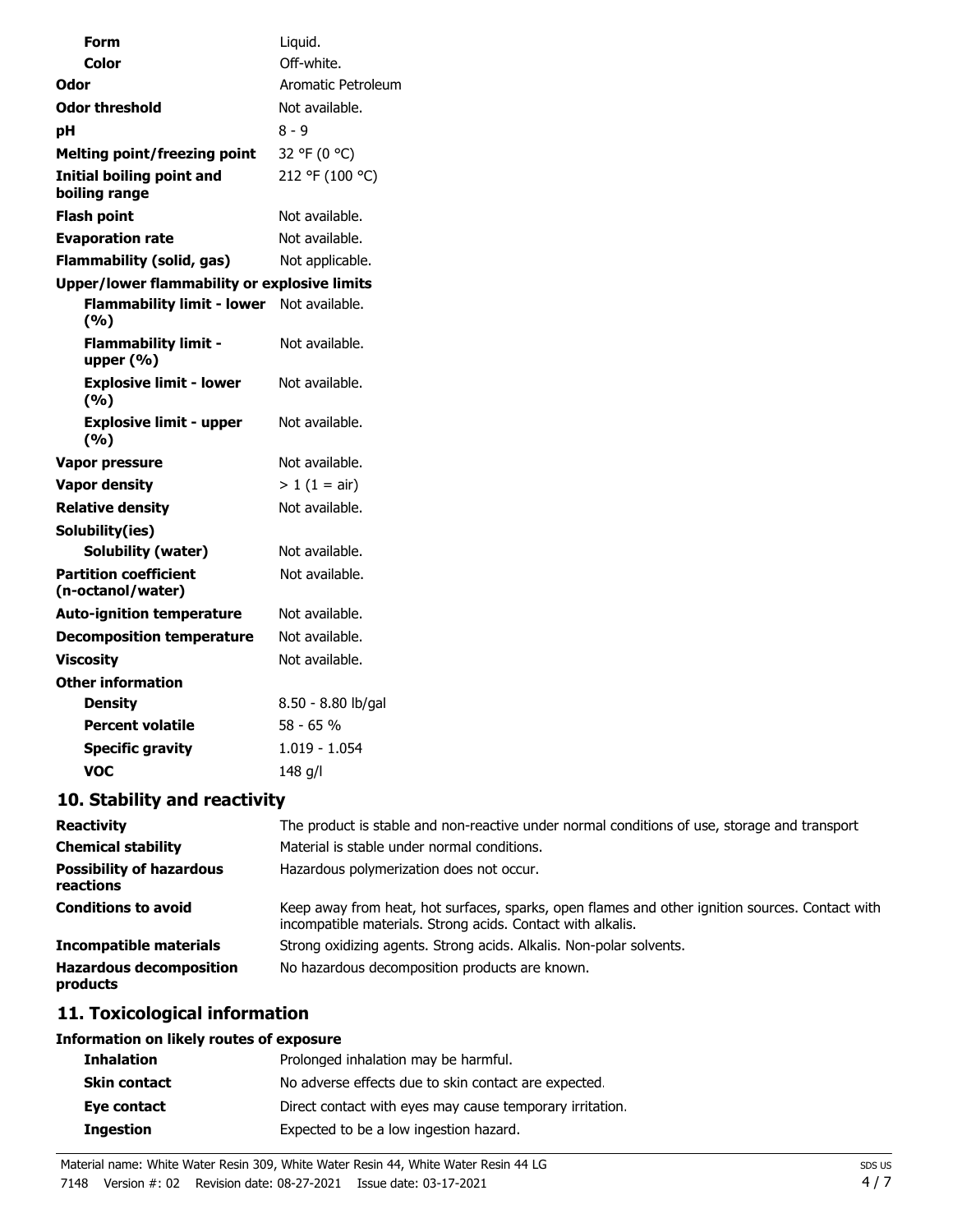| Symptoms related to the<br>physical, chemical and<br>toxicological characteristics |                                                                                                                                                                                                                                                                | Direct contact with eyes may cause temporary irritation.                                                                                                                                   |                                                                                                                                                                                                      |
|------------------------------------------------------------------------------------|----------------------------------------------------------------------------------------------------------------------------------------------------------------------------------------------------------------------------------------------------------------|--------------------------------------------------------------------------------------------------------------------------------------------------------------------------------------------|------------------------------------------------------------------------------------------------------------------------------------------------------------------------------------------------------|
| <b>Information on toxicological effects</b>                                        |                                                                                                                                                                                                                                                                |                                                                                                                                                                                            |                                                                                                                                                                                                      |
| <b>Acute toxicity</b>                                                              | Not known.                                                                                                                                                                                                                                                     |                                                                                                                                                                                            |                                                                                                                                                                                                      |
| <b>Skin corrosion/irritation</b>                                                   |                                                                                                                                                                                                                                                                | Prolonged skin contact may cause temporary irritation.                                                                                                                                     |                                                                                                                                                                                                      |
| Serious eye damage/eye<br>irritation                                               |                                                                                                                                                                                                                                                                | Direct contact with eyes may cause temporary irritation.                                                                                                                                   |                                                                                                                                                                                                      |
| Respiratory or skin sensitization                                                  |                                                                                                                                                                                                                                                                |                                                                                                                                                                                            |                                                                                                                                                                                                      |
| <b>Respiratory sensitization</b>                                                   | Not a respiratory sensitizer.                                                                                                                                                                                                                                  |                                                                                                                                                                                            |                                                                                                                                                                                                      |
| <b>Skin sensitization</b>                                                          |                                                                                                                                                                                                                                                                | This product is not expected to cause skin sensitization.                                                                                                                                  |                                                                                                                                                                                                      |
| <b>Germ cell mutagenicity</b>                                                      | mutagenic or genotoxic.                                                                                                                                                                                                                                        |                                                                                                                                                                                            | No data available to indicate product or any components present at greater than 0.1% are                                                                                                             |
| Carcinogenicity                                                                    |                                                                                                                                                                                                                                                                |                                                                                                                                                                                            | Suspected of causing cancer. This product contains crystalline silica. Silica is a known carcinogen;<br>however in this encapsulated form the normal routes of exposure are unavailable.             |
| <b>IARC Monographs. Overall Evaluation of Carcinogenicity</b>                      |                                                                                                                                                                                                                                                                |                                                                                                                                                                                            |                                                                                                                                                                                                      |
| DISTILLATES (PETROLEUM), HYDROTREATED HEAVY<br>NAPHTHENIC (CAS 64742-52-5)         |                                                                                                                                                                                                                                                                |                                                                                                                                                                                            | 3 Not classifiable as to carcinogenicity to humans.                                                                                                                                                  |
| OSHA Specifically Regulated Substances (29 CFR 1910.1001-1052)                     |                                                                                                                                                                                                                                                                |                                                                                                                                                                                            |                                                                                                                                                                                                      |
| Not regulated.<br>US. National Toxicology Program (NTP) Report on Carcinogens      |                                                                                                                                                                                                                                                                |                                                                                                                                                                                            |                                                                                                                                                                                                      |
| Not listed.                                                                        |                                                                                                                                                                                                                                                                |                                                                                                                                                                                            |                                                                                                                                                                                                      |
| <b>Reproductive toxicity</b>                                                       | Not classified.                                                                                                                                                                                                                                                |                                                                                                                                                                                            |                                                                                                                                                                                                      |
| <b>Specific target organ toxicity</b><br>- single exposure                         | Not classified.                                                                                                                                                                                                                                                |                                                                                                                                                                                            |                                                                                                                                                                                                      |
| <b>Specific target organ toxicity</b><br>- repeated exposure                       | Not classified.                                                                                                                                                                                                                                                |                                                                                                                                                                                            |                                                                                                                                                                                                      |
| <b>Aspiration hazard</b>                                                           | Not an aspiration hazard.                                                                                                                                                                                                                                      |                                                                                                                                                                                            |                                                                                                                                                                                                      |
| <b>Chronic effects</b>                                                             |                                                                                                                                                                                                                                                                |                                                                                                                                                                                            | Prolonged inhalation may be harmful. Prolonged exposure may cause chronic effects.                                                                                                                   |
| 12. Ecological information                                                         |                                                                                                                                                                                                                                                                |                                                                                                                                                                                            |                                                                                                                                                                                                      |
| <b>Ecotoxicity</b>                                                                 | environment.                                                                                                                                                                                                                                                   | Expected to be toxic to aquatic organisms. May cause long-term adverse effects in the                                                                                                      |                                                                                                                                                                                                      |
| <b>Product</b>                                                                     |                                                                                                                                                                                                                                                                | <b>Species</b>                                                                                                                                                                             | <b>Test Results</b>                                                                                                                                                                                  |
| White Water Resin 309, White Water Resin 44, White Water Resin 44 LG               |                                                                                                                                                                                                                                                                |                                                                                                                                                                                            |                                                                                                                                                                                                      |
| <b>Aquatic</b>                                                                     |                                                                                                                                                                                                                                                                |                                                                                                                                                                                            |                                                                                                                                                                                                      |
| Crustacea                                                                          | EC <sub>50</sub>                                                                                                                                                                                                                                               | Daphnia                                                                                                                                                                                    | 999.4244 mg/l, 48 hours estimated                                                                                                                                                                    |
| Fish                                                                               | LC50                                                                                                                                                                                                                                                           | Fish                                                                                                                                                                                       | 254.1033 mg/l, 96 hours estimated                                                                                                                                                                    |
| <b>Persistence and degradability</b>                                               |                                                                                                                                                                                                                                                                |                                                                                                                                                                                            | No data is available on the degradability of any ingredients in the mixture.                                                                                                                         |
| <b>Bioaccumulative potential</b>                                                   |                                                                                                                                                                                                                                                                |                                                                                                                                                                                            |                                                                                                                                                                                                      |
| <b>Mobility in soil</b>                                                            | No data available.                                                                                                                                                                                                                                             |                                                                                                                                                                                            |                                                                                                                                                                                                      |
| <b>Other adverse effects</b>                                                       |                                                                                                                                                                                                                                                                | No other adverse environmental effects (e.g. ozone depletion, photochemical ozone creation<br>potential, endocrine disruption, global warming potential) are expected from this component. |                                                                                                                                                                                                      |
| 13. Disposal considerations                                                        |                                                                                                                                                                                                                                                                |                                                                                                                                                                                            |                                                                                                                                                                                                      |
| <b>Disposal instructions</b>                                                       | Collect and reclaim or dispose in sealed containers at licensed waste disposal site. Dispose of<br>contents/container in accordance with local/regional/national/international regulations. Do not<br>allow this material to drain into sewers/water supplies. |                                                                                                                                                                                            |                                                                                                                                                                                                      |
| <b>Local disposal regulations</b>                                                  |                                                                                                                                                                                                                                                                | Dispose in accordance with all applicable regulations.                                                                                                                                     |                                                                                                                                                                                                      |
| <b>Hazardous waste code</b>                                                        | disposal company.                                                                                                                                                                                                                                              |                                                                                                                                                                                            | The waste code should be assigned in discussion between the user, the producer and the wast«                                                                                                         |
| <b>Waste from residues /</b><br>unused products                                    | instructions).                                                                                                                                                                                                                                                 |                                                                                                                                                                                            | Dispose of in accordance with local regulations. Empty containers or liners may retain some product<br>residues. This material and its container must be disposed of in a safe manner (see: Disposal |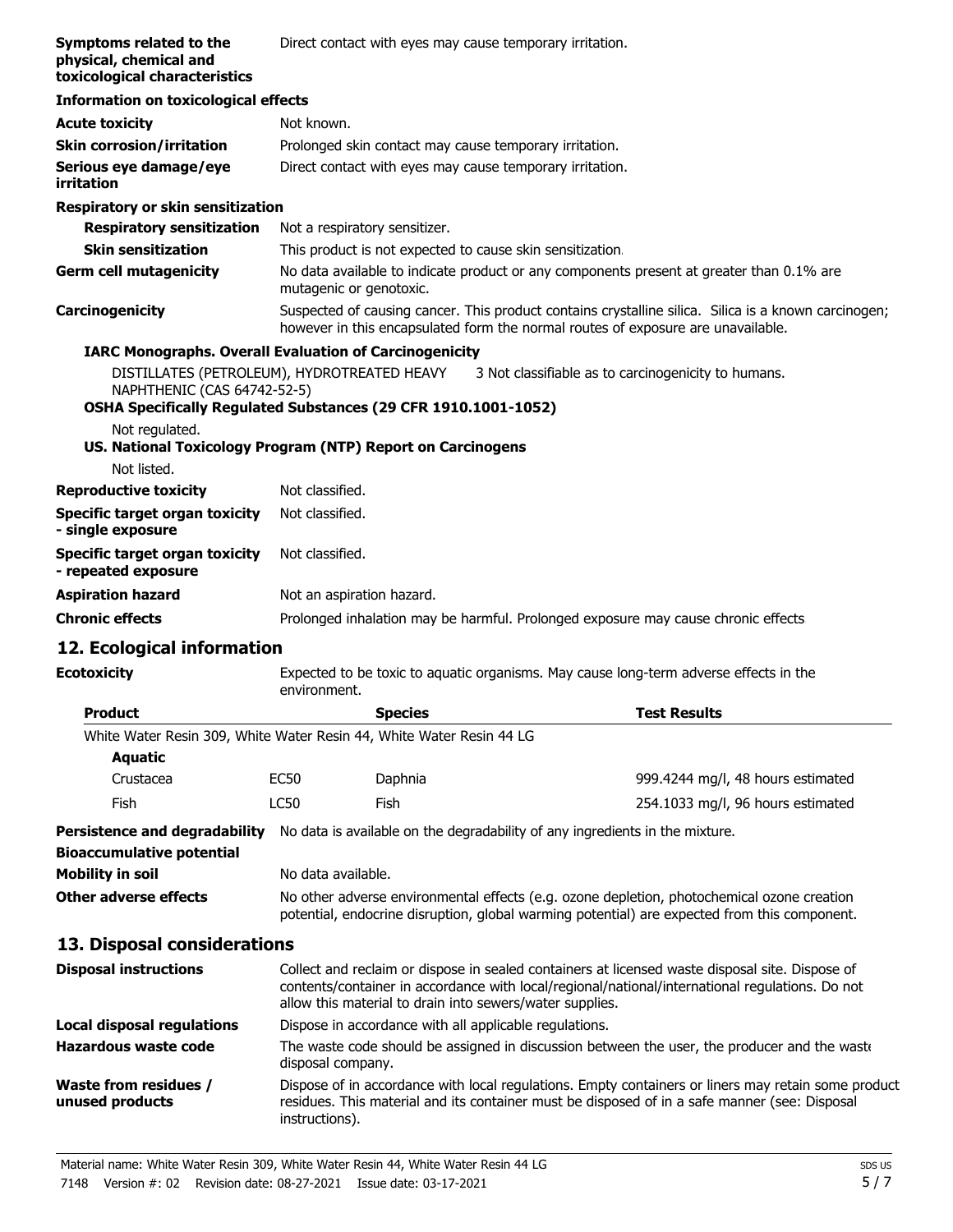Since emptied containers may retain product residue, follow label warnings even after container is emptied. Empty containers should be taken to an approved waste handling site for recycling or disposal.

### **14. Transport information**

#### **DOT**

Not regulated as dangerous goods.

#### **IATA**

Not regulated as dangerous goods.

#### **IMDG**

Not regulated as dangerous goods.

**Transport in bulk according to** Not established. **Annex II of MARPOL 73/78 and the IBC Code**

#### **15. Regulatory information**

This product is a "Hazardous Chemical" as defined by the OSHA Hazard Communication Standard, 29 CFR 1910.1200. **US federal regulations**

#### **TSCA Section 12(b) Export Notification (40 CFR 707, Subpt. D)**

Not regulated.

**CERCLA Hazardous Substance List (40 CFR 302.4)**

Not listed.

**SARA 304 Emergency release notification**

Not regulated.

**OSHA Specifically Regulated Substances (29 CFR 1910.1001-1052)**

Not regulated.

#### **Superfund Amendments and Reauthorization Act of 1986 (SARA)**

#### **SARA 302 Extremely hazardous substance**

Not listed.

**SARA 311/312** Yes **Hazardous chemical**

**Classified hazard** Carcinogenicity **categories**

**SARA 313 (TRI reporting)**

Not regulated.

#### **Other federal regulations**

#### **Clean Air Act (CAA) Section 112 Hazardous Air Pollutants (HAPs) List**

Not regulated.

#### **Clean Air Act (CAA) Section 112(r) Accidental Release Prevention (40 CFR 68.130)**

Not regulated.

**Safe Drinking Water Act** Not regulated. **(SDWA)**

#### **US state regulations**

#### **California Proposition 65**



**WARNING:** WARNING: This product contains a chemical known to the State of California to cause cancer.

**US. California. Candidate Chemicals List. Safer Consumer Products Regulations (Cal. Code Regs, tit. 22, 69502.3, subd. (a))**

DISTILLATES (PETROLEUM), HYDROTREATED HEAVY NAPHTHENIC (CAS 64742-52-5) DISTILLATES (PETROLEUM), HYDROTREATED LIGHT NAPHTHENIC (CAS 64742-53-6) SOLVENT NAPHTHA (PETROLEUM), LIGHT AROM. (CAS 64742-95-6)

#### **International Inventories**

| Country(s) or region | Inventory name                                     | On inventory (yes/no)* |
|----------------------|----------------------------------------------------|------------------------|
| Australia            | Australian Inventory of Chemical Substances (AICS) | Yes                    |